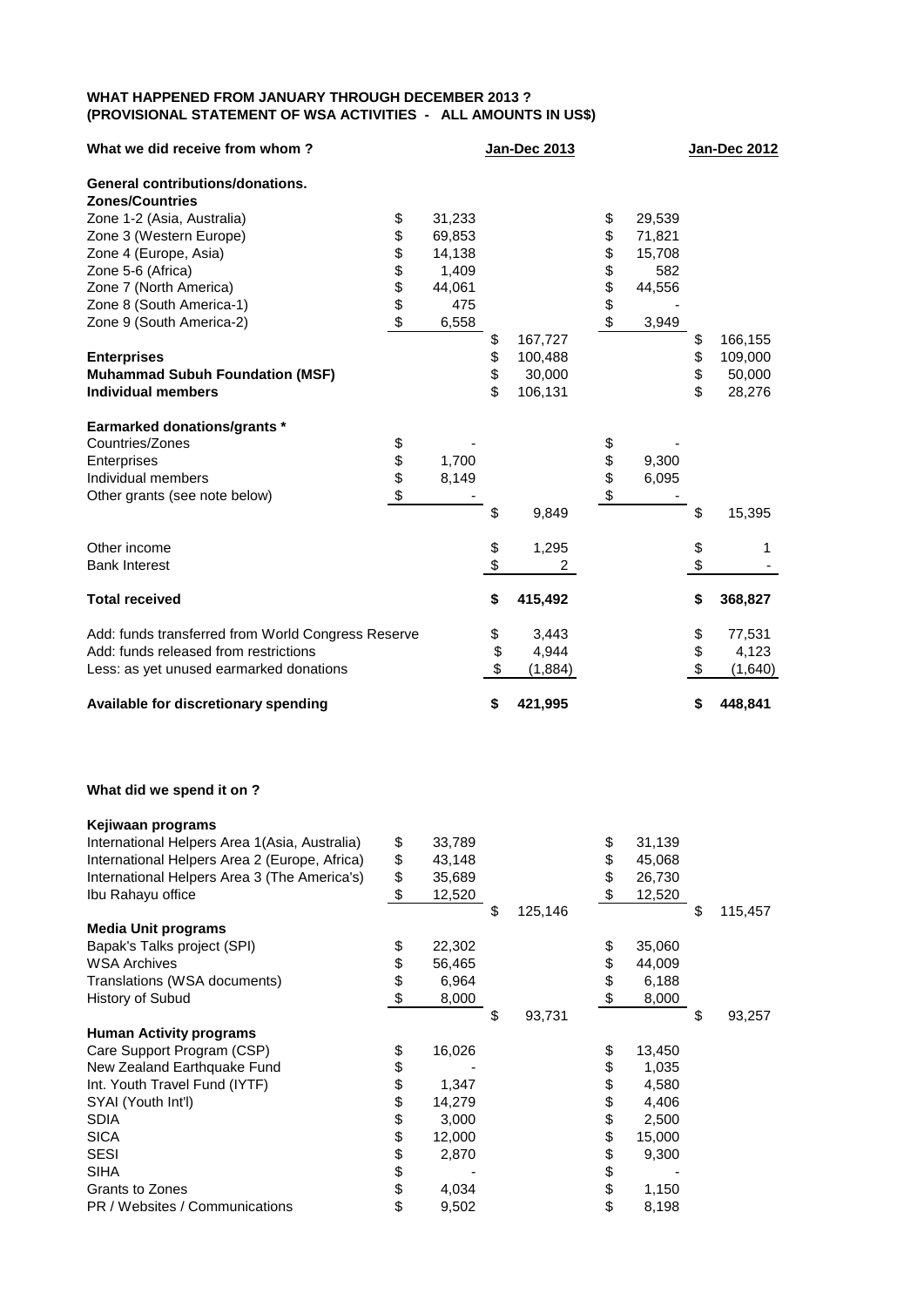| <b>WSHPP</b>                               | \$            |         |                | \$             | 1,066   |                        |           |
|--------------------------------------------|---------------|---------|----------------|----------------|---------|------------------------|-----------|
|                                            |               |         | \$<br>63,058   |                |         | \$                     | 60,685    |
| <b>Total program expenses</b>              |               |         | \$<br>281,935  |                |         | \$                     | 269,399   |
| <b>Supporting services</b>                 |               |         | \$             |                |         | \$                     |           |
| <b>WSC meeting/Gatherings</b>              |               |         | 30,287         |                |         |                        | 47,165    |
| <b>WSA Chair Remuneration</b>              | \$            |         |                | \$             |         |                        |           |
| <b>WSA Chair/Deputy Chair Expenses</b>     | \$            | 13,216  |                | \$             | 12,085  |                        |           |
| Zone 1-2 (Asia, Australia)                 | \$            |         |                | \$             |         |                        |           |
| Zone 3 (Western Europe)                    |               |         |                |                | 1,404   |                        |           |
| Zone 4 (Europe-Asia)                       | <b>888888</b> | 910     |                | <b>8888888</b> | 1,652   |                        |           |
| Zone 5-6 (Africa)                          |               | 3,011   |                |                | 8,003   |                        |           |
| Zone 7 (North America)                     |               | 3,362   |                |                |         |                        |           |
| Zone 8 (South America-1)                   |               |         |                |                |         |                        |           |
| Zone 9 (South America-2)                   |               | 2,553   |                |                | 2,818   |                        |           |
| WSC BoD conference calls                   | \$            | 138     |                |                | 561     |                        |           |
|                                            |               |         | \$<br>23,190   |                |         | \$                     | 26,523    |
| <b>WSA Executive:</b>                      |               |         |                |                |         |                        |           |
| Remunerations                              | \$            | 48,180  |                | \$             | 50,930  |                        |           |
| Travel, accomodation                       | \$            | 11,321  |                | \$             | 9,385   |                        |           |
| Office and admin expenses                  |               | 2,503   |                | \$             | 6,080   |                        |           |
| Bank charges                               | \$\$\$\$\$    | 3,498   |                |                | 2,812   |                        |           |
| Legal fees                                 |               |         |                | \$\$\$         | 525     |                        |           |
| Audit                                      |               | 4,500   |                |                | 4,500   |                        |           |
| <b>Currency differences</b>                |               | 192     |                |                | (2,557) |                        |           |
| Various                                    | \$            | (2,691) |                | \$             | 1,191   |                        |           |
|                                            |               |         | \$<br>67,503   |                |         | \$                     | 72,866    |
|                                            |               |         |                |                |         |                        |           |
| Pensions                                   |               |         | \$<br>17,485   |                |         | \$                     | 16,976    |
| <b>Total supporting services</b>           |               |         | \$<br>138,465  |                |         | $\boldsymbol{\hat{z}}$ | 163,530   |
|                                            |               |         |                |                |         |                        |           |
| <b>World Congress preparation</b>          |               |         | \$<br>3,443    |                |         | \$                     | 77,531    |
| <b>Total expenses</b>                      |               |         | \$<br>423,843  |                |         | \$                     | 510,460   |
| <b>Surplus / (Shortfall)</b>               |               |         | \$<br>(1, 848) |                |         | \$                     | (61, 619) |
| Transfer from available unrestricted funds |               |         | \$<br>1,848    |                |         | \$                     | 61,619    |

## **Key:**

| <b>SYAI</b>  | <b>Subud Youth Activities</b>            |
|--------------|------------------------------------------|
| <b>SDIA</b>  | Susila Dharma International Association  |
| <b>SICA</b>  | Subud International Cultural Association |
| <b>SESI</b>  | Subud Enterprise Services International  |
| <b>SIHA</b>  | Subud International Health Association   |
| <b>SPI</b>   | <b>Subud Publications International</b>  |
| <b>WSHPP</b> | Wisma Subud Heritage Protection Project  |
| <b>IYTF</b>  | International Youth Travel Fund          |
|              |                                          |

## **SO WHERE DID THAT LEAVE US AT DECEMBER 31, 2013 IN COMPARISON TO THE END OF THE PREVIOUS YEAR ? (BALANCE SHEET)**

|                                               | 31-Dec-2013    | 31-Dec-2012   |  |  |
|-----------------------------------------------|----------------|---------------|--|--|
| What is/was available?                        |                |               |  |  |
| Cash in the bank                              | 272.464<br>S   | 328.133<br>S  |  |  |
| Less Cash held for Zone 7                     | \$<br>(5.783)  | (7,906)<br>\$ |  |  |
| Less donations paid in advance for next year  | \$<br>(89,028) | S<br>(1,700)  |  |  |
| Payments made in advance for the next quarter | \$<br>67.185   | 27.995<br>S   |  |  |
| Promised, coming in shortly                   | \$<br>101.207  | 122<br>S      |  |  |
|                                               | 346.045<br>S   | 346.644<br>£. |  |  |